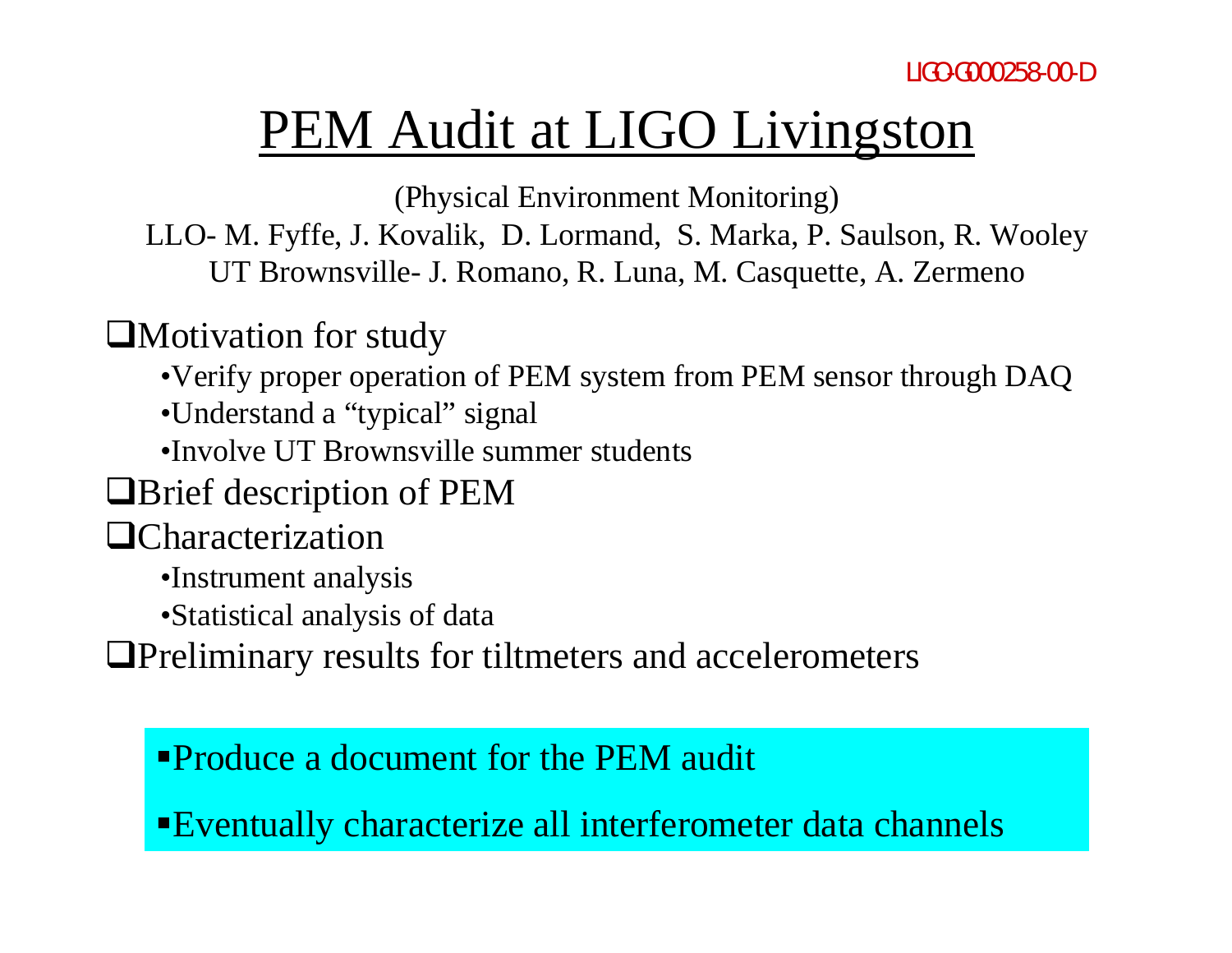# Physical Environment Monitoring

(LIGO –T970112-00)

 $\Box$ Many channels (~100) of non-interferometer data monitoring **I**Different sampling rates ■Provide veto

**I**Provide feedforward signal

|                         | <b>Detector</b>                      | Sensitivity                             | Range                   | Nr<br>WA LA                 | $Cost(k\$<br>Unit<br><b>Total</b>  |
|-------------------------|--------------------------------------|-----------------------------------------|-------------------------|-----------------------------|------------------------------------|
| Seismic Noise           | 3 axis<br>seismometer                | $10^{-10}$ m @ 1Hz                      | $1 - 10Hz$              | $1/b$ ldg: $5 + 3$          | 14<br>112                          |
|                         | 2 axis tiltmeter                     | $10^{-9}$ rad@ 1Hz                      | $1 - 10Hz$              | $1/bldg: 5 + 3$             | 10<br>80                           |
|                         | 1 axis<br>accelerometer              | $10^{-11}$ m<br>@100Hz                  | $10Hz-$<br>800 Hz       | see3.1.1.4.2.1<br>$99 + 36$ | 1.1<br>149                         |
| <b>Acoustic Noise</b>   | <b>B&amp;K</b> Micro-<br>phone       | $2\times10^{-9}$ atm.<br>@100Hz         | $6.5 - 8kHz$            | see 3.1.2.2.2.1<br>$29+12$  | 1.5<br>62                          |
| <b>Magnetic Field</b>   | 3 axis<br>magnetometer               | $10^{-11}$ T<br>@100Hz                  | $DC - 4.5kHz$           | see 3.1.3.2.2.1<br>$7 + 1$  | 6.5<br>52<br>with DAO              |
| Thunderstorm<br>Monitor | Thunderstorm<br>satelite service     |                                         |                         | $1+0$<br><b>RS232</b>       | 28 first year<br>18/year           |
| <b>RF</b> Interference  | <b>Broadband</b><br>Receivers        | $0.01$ m $V/m$                          | 10kHz to<br>1.3GHz      | $1/b$ ldg<br>$4 + 4$        | 2.5<br>20                          |
| RF Interference<br>TBD  | Narrowband<br>Receiver (CDS)         | $0.01$ m $V/m$                          | <b>TBD 25-</b><br>35MHz | 1/dark port<br>$2 + 1$      | 2.5<br>8                           |
| <b>Cosmic Muons</b>     | Scintilator<br>Detector              | $\frac{10^{-6} \cdot \mu}{s \cdot m^2}$ | 100Mev<br>1 ms res.     | $1 /$ site<br>$1 + 1$       | 10<br>20                           |
| Power Line              | Line Monitor                         | see 3.1.9.                              | up to 2kHz              | $2 + 1$                     | 6.<br>18                           |
| <b>Residual Gas</b>     | <b>RGA Head</b><br>RGA controller    | $P \le 10^{-14}$ torr                   | 1-100 amu               | $9 + 5$<br>$6 + 4$          | 35<br>490<br>25<br>250             |
| Contamination<br>TBD    | Crystal Head<br>controller           | monolayer/<br>week                      | see 3.1.11.             | $8+5$<br>$5+3$              | $\overline{4}$<br>52<br>10<br>80   |
| Weather Moni-<br>tor    | <b>Weather Station</b><br>T and T/RH | see 3.1.12.                             | see 3.1.12.             | 5+3 (RS232)<br>$25 + 12$    | 0.8<br>$\overline{7}$<br>0.24<br>9 |
| Dust Monitor            | Dust Part. Det.                      | see 3.1.13.1                            | see $3.1.13.1$          | $21+13$ (RS 232)            | 3.2<br>109                         |
| <b>TOTAL</b>            | <b>COST</b>                          | full<br>for                             | <b>PEM</b>              | (no carts)                  | 1546                               |
| Other costs:            | <b>Mechanical:</b>                   | plates $(\$140k)$                       | carts, etc $(24k)$      | (without CDS)               | 164                                |
| <b>TOTAL</b>            | <b>COST</b>                          | for<br>full                             | <b>PEM</b><br>with      | carts                       | 2370                               |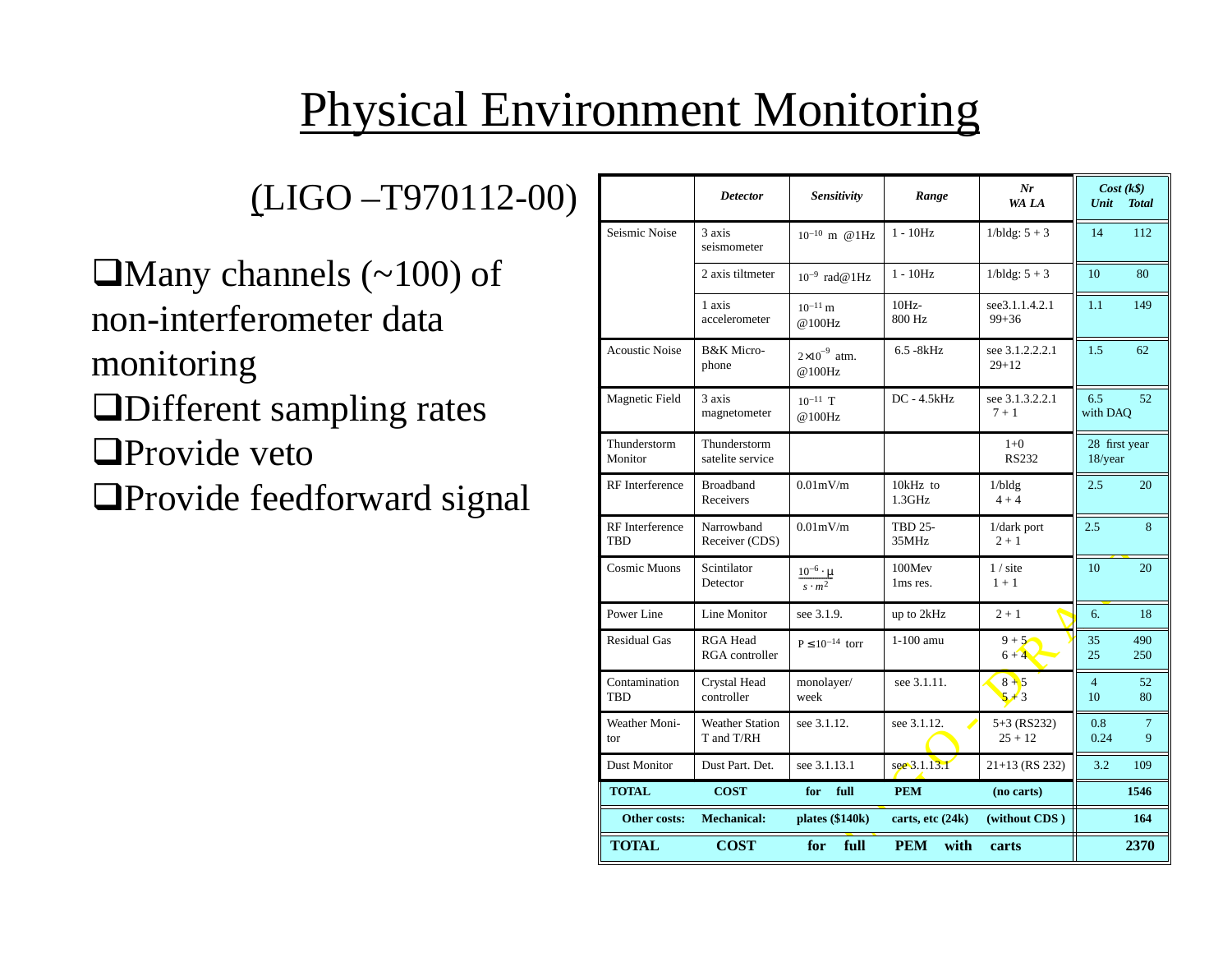## Signal Characterization

#### **QFor every sensor**

- •Verify sensor eg. tap accelerometer
- •Verify cabling
- •Verify correct channel designation
- •Verify A/D eg. put in known signal

#### $\Box$  For every data channel

- •Record a realtime series
- •Record a power spectrum with a appropriate frequency span
- •Record a long period time series where appropriate
- •Make a histogram of time series with appropriate time span
- •Make a histogram of filtered time series with appropriate frequency bands
- •Also probability density plots for the histograms
- •Check different periods eg. night/day, quiet/noisy

### Input from Detector Characterization welcome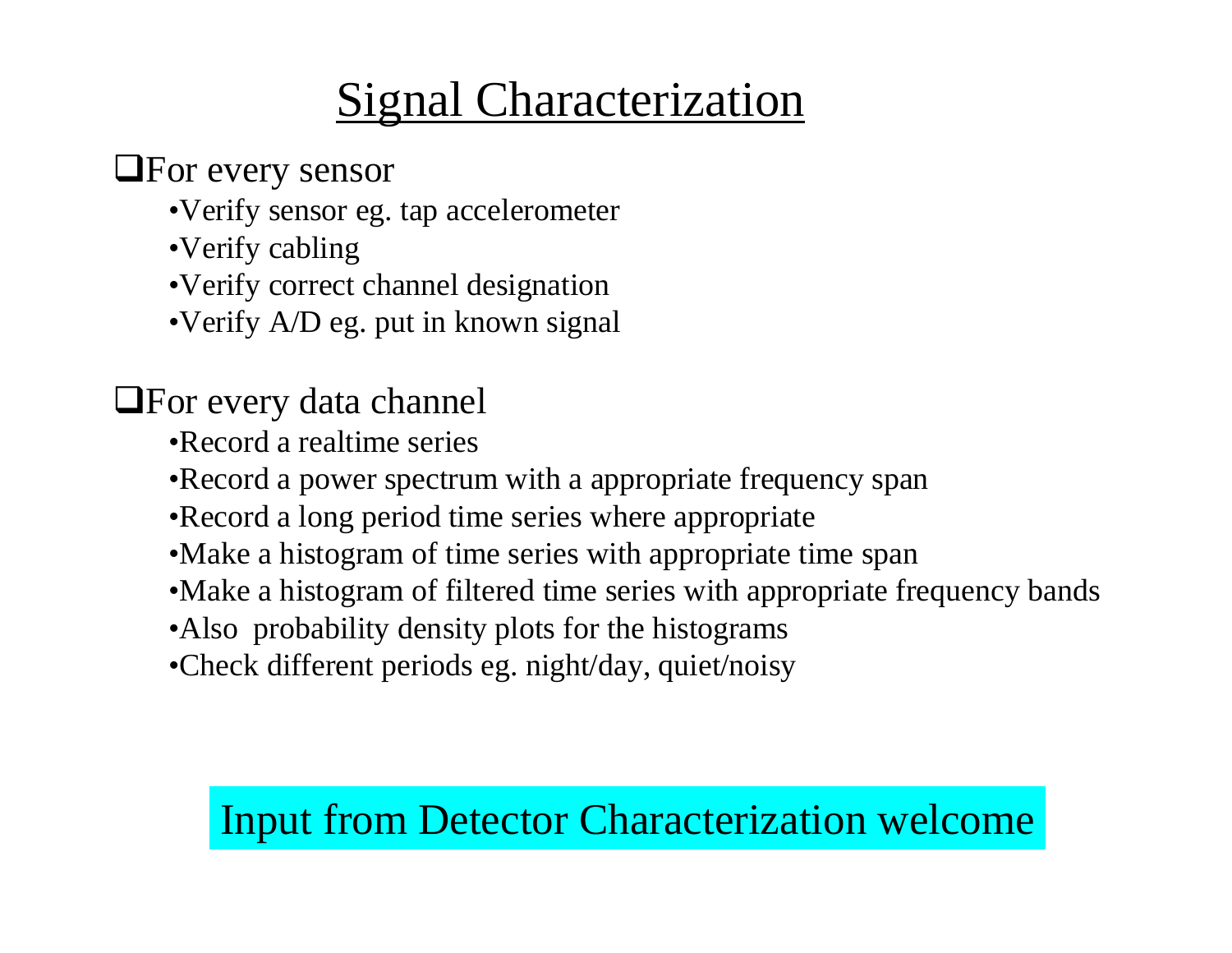### Tiltmeters

#### ■Model 520 Geodetic Platform 2 axis tiltmeter

•electronic spirit level

•DC-30 Hz bandwidth

 $\Box$  Huddle test to compare data from 4 instruments simultaneously

- •Check for thermal effects
- Check for best mounting technique
- □Installed on ground in "stay clear zone"
	- one in each end station and one in corner station

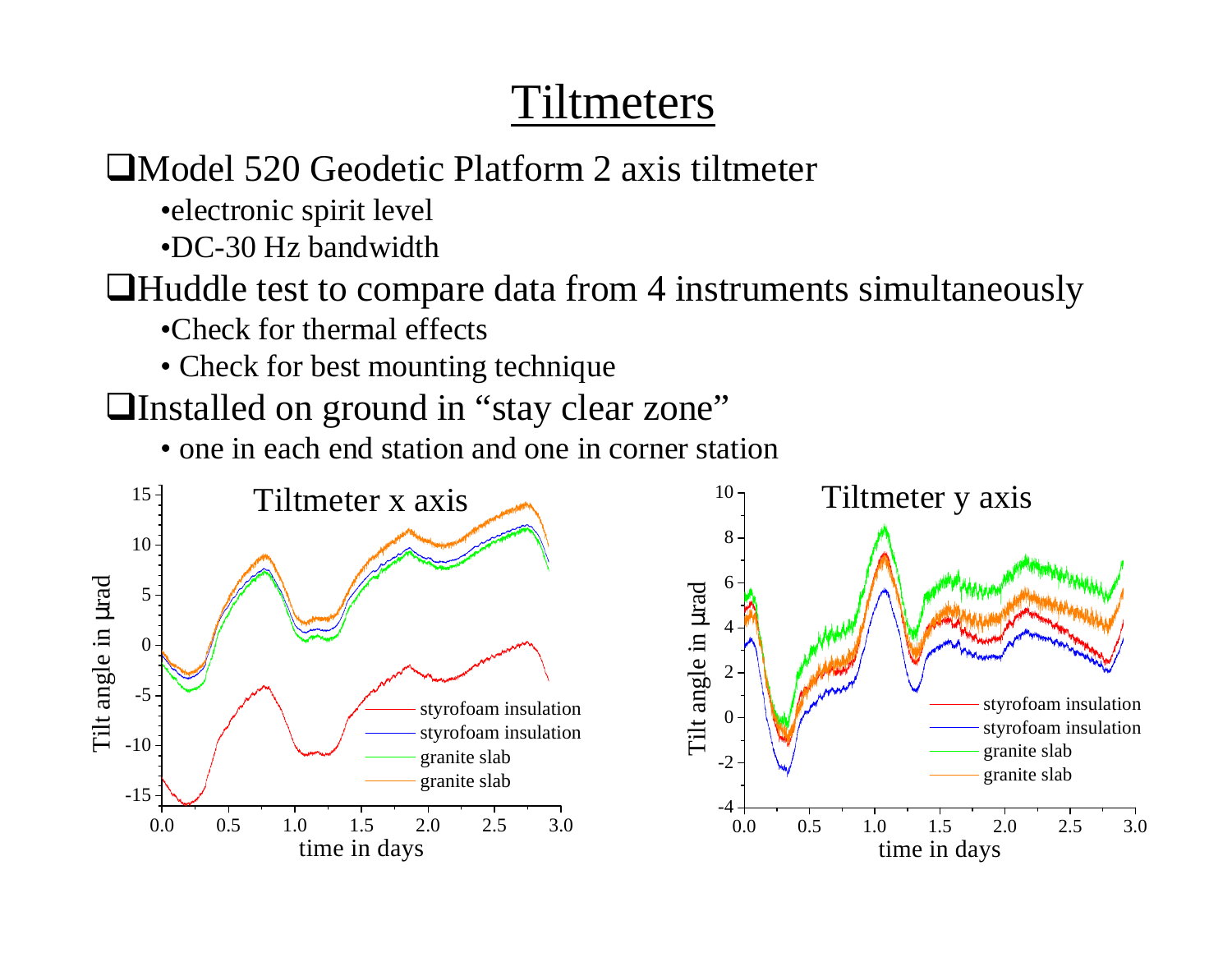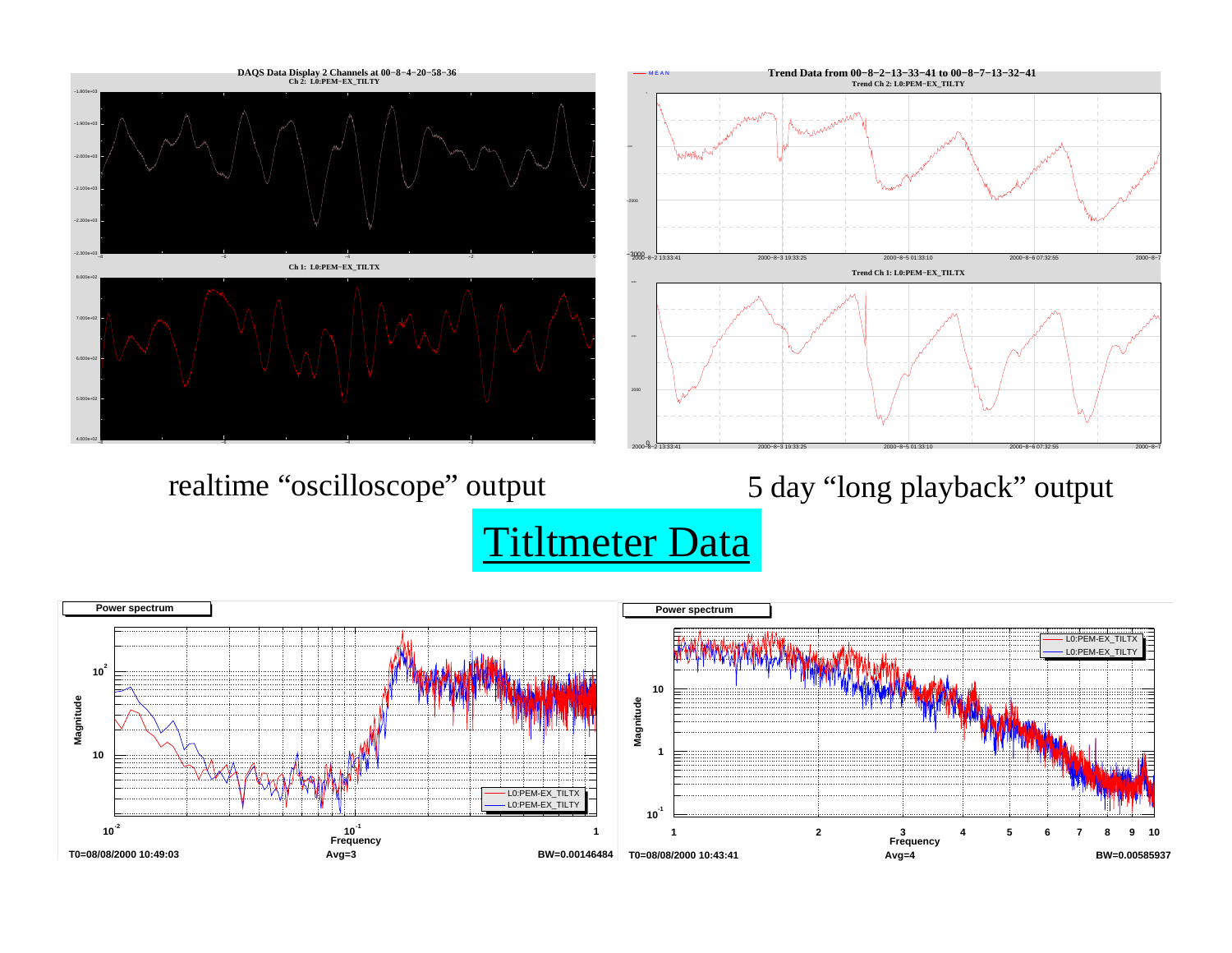### Accelerometers

 $\Box$ Wilcoxon Research Model 731-207single axis accelerometers

•Piezoelectric

•1Hz-1kHz bandwidth

**I**Installed on support piers (both BSC's and  $HAM's$ )

• 36 (12 X 3 axis clusters) total at LLO

**The Tap test to study mechanical modes in power spectrum**